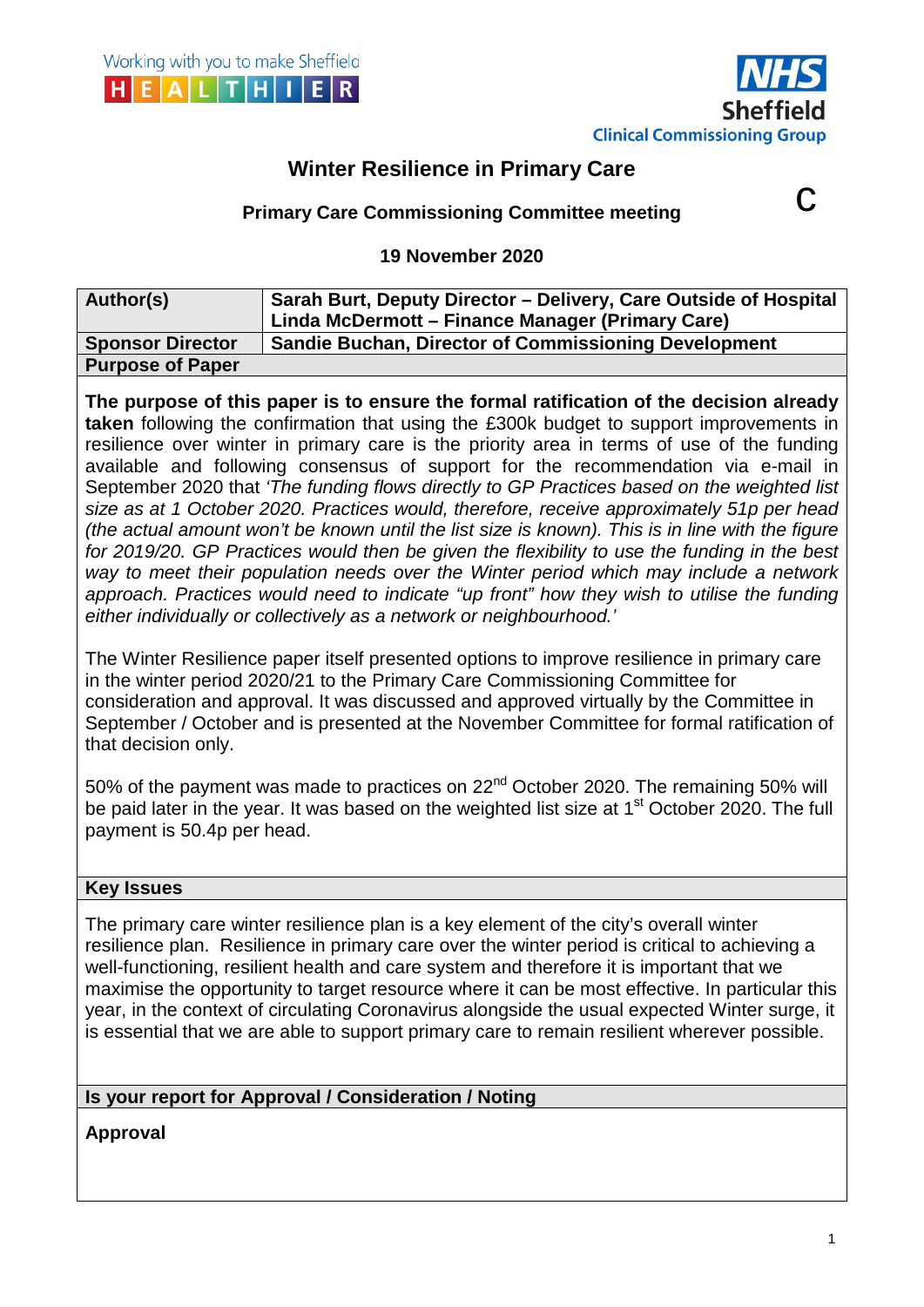# **Recommendations / Action Required by Primary Care Commissioning Committee**

The Primary Care Commissioning Committee is asked to:

## **Ratify the decision already taken that:**

- Using the £300k budget to support improvements in resilience over winter in primary care is the priority area in terms of use of the funding available
- That the funding should flow directly to GP practices

**What assurance does this report provide to the Primary Care Commissioning Committee in relation to Governing Body Assurance Framework (GBAF) objectives?**

### **Which of the CCG's Objectives does this paper support?**

Strategic Objectives –

- To ensure there is a sustainable, affordable healthcare system in Sheffield,
- To improve the quality and equality of healthcare in Sheffield and
- To improve patient experience and access to care.

It supports management of the CCG's principal risks 3.1, 4.1, 4.2 and 4.3 in the Assurance Framework.

#### **Does this report relate to a formal statutory / delegated Primary Care responsibility of the CCG?**

If **so please state which function?**

Yes, planning

**Are there any Resource Implications (including Financial, Staffing etc)?**

Administration of funding can be absorbed within current staffing.

**Have you carried out an Equality Impact Assessment and is it attached?**

**Please attach if completed. Please explain if not, why not** No

**Have you involved patients, carers and the public in the preparation of the report?** 

No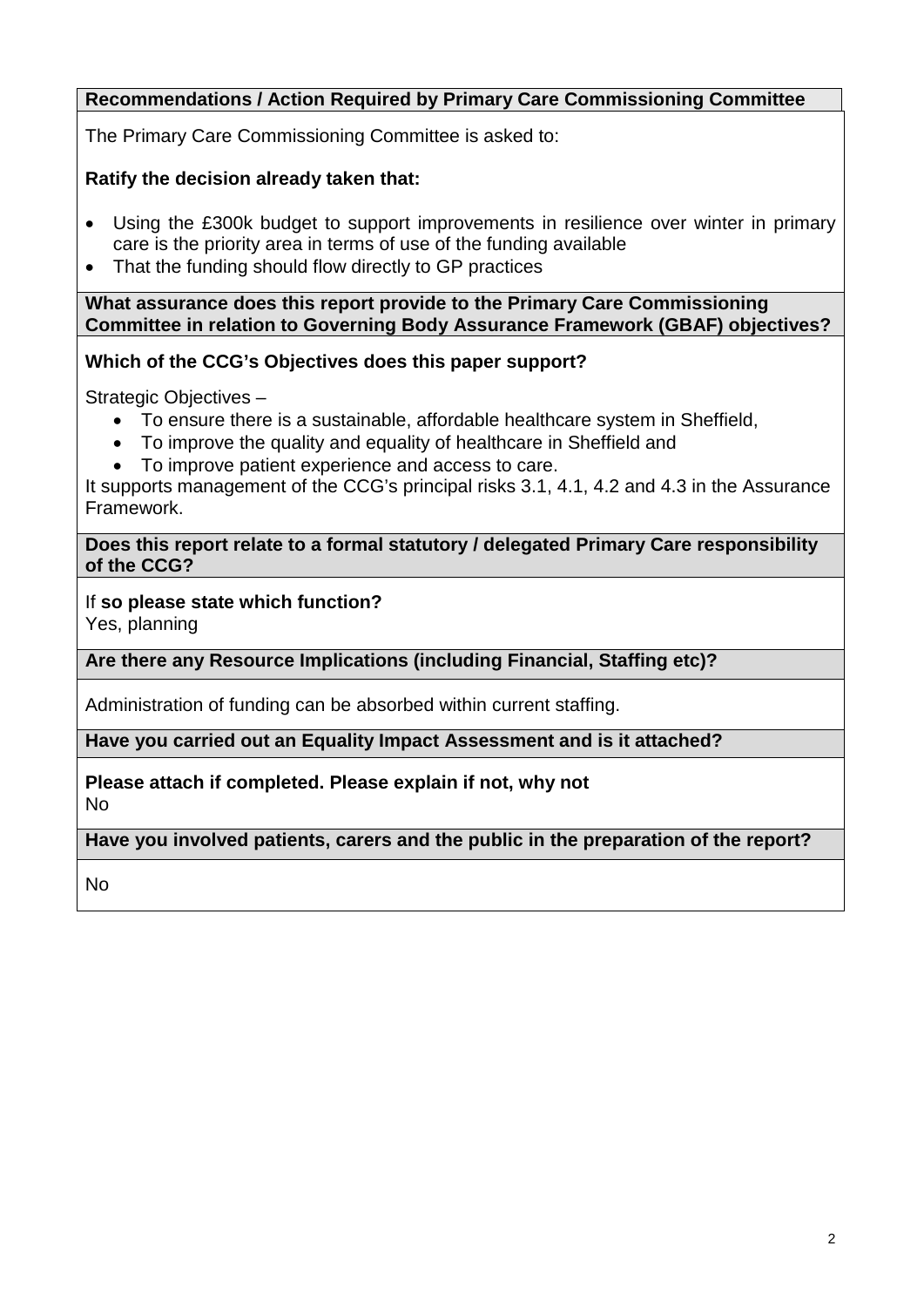

# **Winter Resilience in Primary Care**

## **Primary Care Commissioning Committee Meeting**

### **17 September 2020**

### **1. Introduction / Background**

Initial budgets approved by PCCC for 2020/21 included a £300k reserve for winter resilience. As previously reported, overall Primary Care started the year with a budget deficit of £946k. At M4, the reported forecast overspend across all primary care budgets was £572k after taking into account the indicative share of the CCG retrospective top-up allocation for months 1-3k. PCCC are therefore asked to consider whether it is now appropriate to commit the Winter Resilience budget, recognising this will in turn limit the options available to manage the financial position.

It is widely recognised that the winter period puts significant additional pressure on health and care services. As a key front line service, GP practices face significant challenge over the winter period. There are a number of ways that resilience in primary care may be improved over the winter period. In previous years, Sheffield has;

- Developed a Locally Commissioned Service with GP Practices across the city, operating between December and March which has secured additional general practice appointments. These have been provided both "in hours" and by increasing the number of appointments from 6pm – 10pm weekdays and at the weekend.
- Through the existing contract with Primary Care Sheffield ltd (PCS) it has been possible for them to flex capacity into the hubs with GPs and other professional groups at pressured times during the Christmas period and over the Winter.
- Other areas of health and social care have in previous years benefitted from additional, often in-year funding, to provide extra resilience to services over winter. Any additional funding specifically for primary care should to be allocated with reference to the wider ongoing discussions through the Urgent and Emergency Care ACP Delivery Board and ongoing actions in relation to delayed discharges from hospital. We need to ensure maximum benefit for patients with the decisions on primary care funding.

A resilient primary care response over the winter period not only ensures that GP practices can respond to the additional pressures, it also ensures that additional pressures are not displaced to other parts of the urgent care system, for example A&E.

### **2. Options for Improving Winter Resilience in Primary Care 2020/21**

There are a number of areas that have potential to maximise primary care resilience over the winter period that are either already in place or should be considered / pursued, these include but are not restricted to;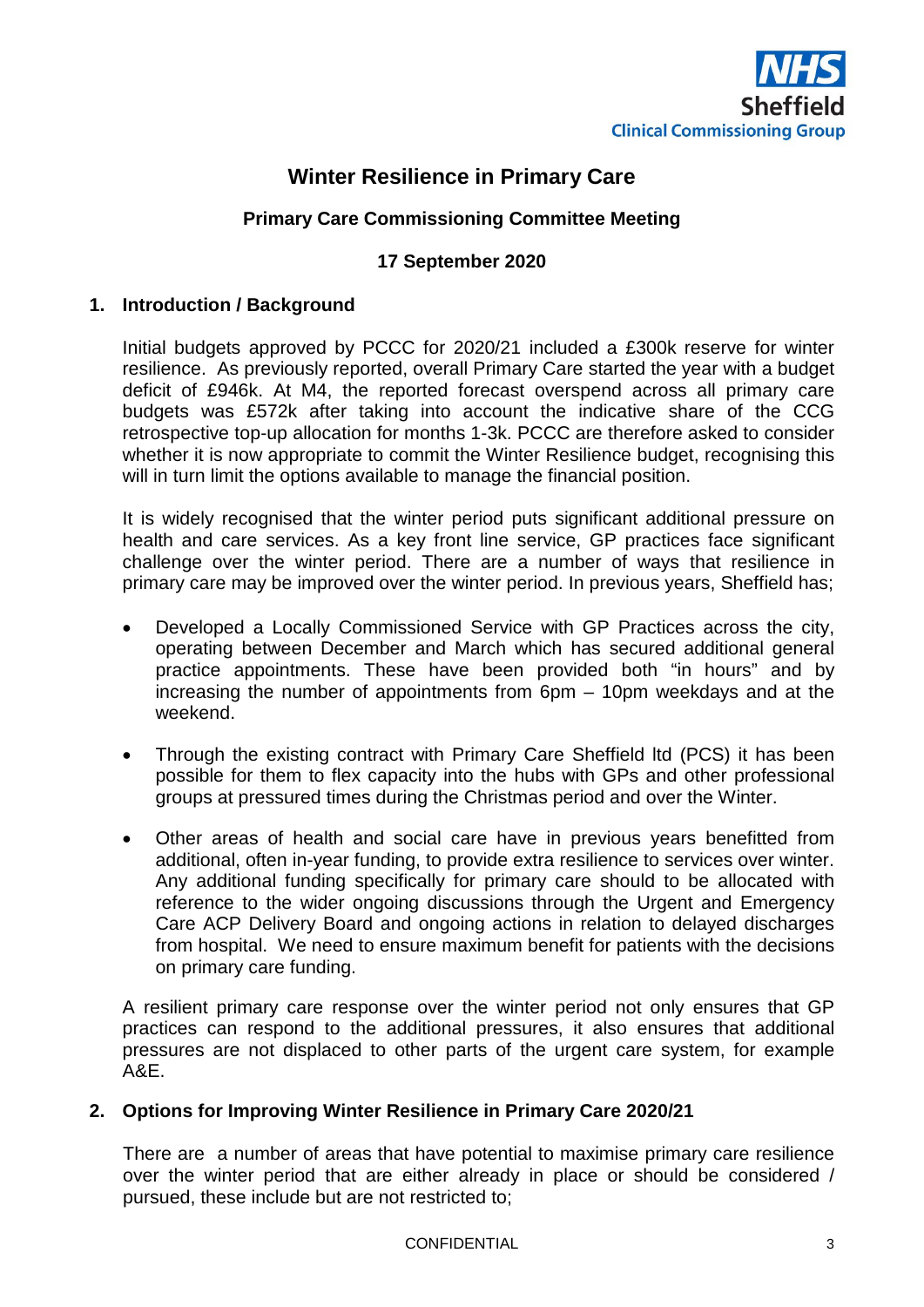- There is already agreement as part of the PCS contract arrangement to provide additional capacity within extended access services over the winter period and at peak times
- Additional capacity in GP practices over the winter period allowing additional appointments
- Maximising staff flu vaccinations
- Ensuring optimal flu vaccination of at-risk groups (including additional cohorts)
- Additional clinical input to care homes
- Use of care navigation to maximise the role of community pharmacy in delivering advice, guidance and treatment of common winter conditions
- Continuing to promote network and neighbourhood maturity and resilience and the continued development of multi-disciplinary team working focused on populations at greatest risk of admission
- Focused work on primary care and community support of people with chronic respiratory conditions
- Ensuring effective public communication and engagement on keeping well in winter
- Exploring the offer from the voluntary sector over the winter period
- Ensuring carers are well supported through access to carer assessment, signposting to information, advice and support
- Ensuring practice business continuity plans are robust
- This year primary care representatives have also asked for consideration of the additional resource to be used to provide a citywide resource to support home visits over the winter period.

# **3. Proposal**

It is proposed that either

1. The funding flows directly to GP Practices based on the weighted list size as at 1 October 2020. Practices would, therefore, receive approximately 51p per head (the actual amount won't be known until the list size is known). This is in line with the figure for 2019/20. GP Practices would then be given the flexibility to use the funding in the best way to meet their population needs over the Winter period which may include a network approach. Practices would need to indicate "up front" how they wish to utilise the funding either individually or collectively as a network or neighbourhood.

In previous years similar levels of funding has mainly supported additional appointments provided by the Practice or collaboratively with other practices. Based on a cost of £20 per appointment, £300k would fund an additional 15,000 appointments. Practices would be expected to demonstrate that they have provided their additional appointments and the CCG would reserve the right to undertake spot-checks to confirm the activity submitted. The payments would be split and 50% would be paid around November 2020 and 50% would be paid in April 2021 once any monitoring required had taken place.

The additional funding could also be used to support clinical input into care homes over the winter period. In some other areas Advanced Nurse Practitioners have been employed over winter to ensure care plans are in place, to enable community alternatives to a hospital admission and support care home staff to optimally manage residents at high risk of admission. It could also be used to fund the